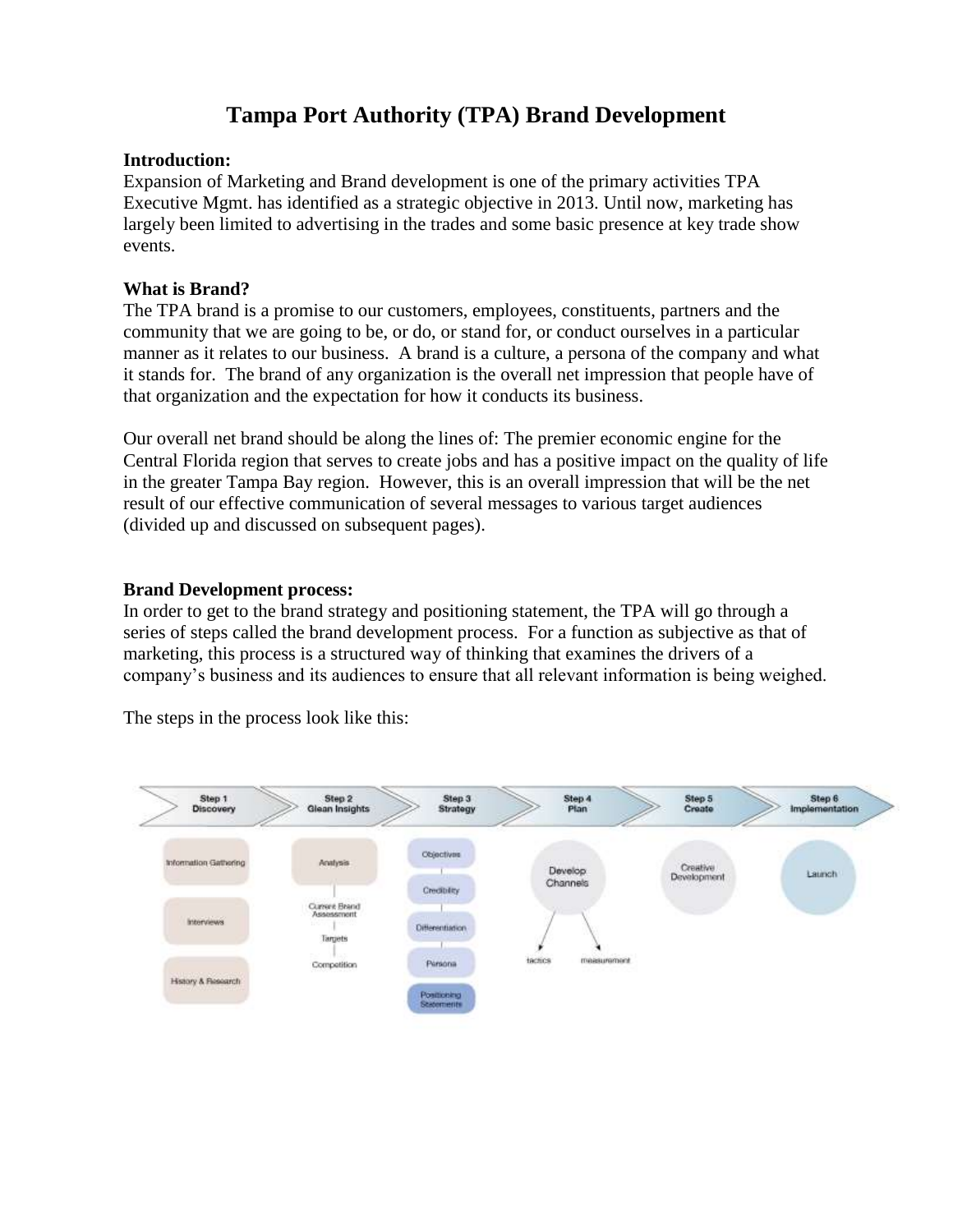## **Tampa Port Authority Brand Positioning**

How do our audiences perceive us? Half the battle for us perception wise is to make customers, logistics companies and the maritime trade think of us in ways they never have before. Make them consider us as more that just a bulk port. From here, everything flows…

Broad messages for distillation during the brand development process:

- Regional not just Tampa. This is first and foremost.
- Diversity More than bulk. Aggressive moves being made to diversify our portfolio beyond bulk and cruise into more container cargo, break-bulk and RORO/LOLO. Why? The message is because it is our mission and responsibility to all Tampa Bay area stakeholders to attract more business, generate more income and be the engine, the catalyst for the creation of sustainable jobs in the community. Secondly, the trade thinks of us only as a bulk port. Once you get a reputation among the trade networks, it is a difficult perspective to break. This is the crux of what we are battling perception wise. New buzz word in the industry being heard: Omniport.
- Florida's (by tonnage and land).
- Faster, Cheaper to Market we're already a growing gateway in Central FL to/from Latin America – now we're building ourselves into a super regional hub. We are the Express to Market solution for the Southeast and beyond.
- Gateway concept The new, better alternative in the Central Florida supply chain (intermodal connectivity important here)
- Rebirth We're on the map it's our time it's the Tampa Bay Region's time
- Continue the theme of economic engine for West & Central FL

### **Targets & Specific Messages**

- Maritime Trade think of us differently/Tampa Bay is more than just bulk. These include shipping companies, ocean and regional carriers and freight forwarders among others.
- Customers Shippers/Importers/Exporters/Manufacturers Depending on category (non cruise) - The new, better alternative to market/faster/cheaper.
- Community 1. TPA is the primary economic engine for Tampa Bay and Central Florida, generating more than 15 billion in economic impact and 80,000 jobs. 2. Awake, engaged, proactive and on the move improving the quality of life in the Tampa Bay region.
- Partners TPA is leading growth in the area (economic impact and jobs) and is engaged to collaborate and make the entire Tampa Bay region prosperous
- Constituents Local, Statewide We're leading... not treading water.

**Culture/Tone:** Transparent. Confident. Aggressive/Energetic. Positive and Purposeful. These are the attributes or characteristics that the new Tampa Port Authority will carry.

### **Channels/Elements**

The following marketing channels are being employed for the brand launch and throughout 2014.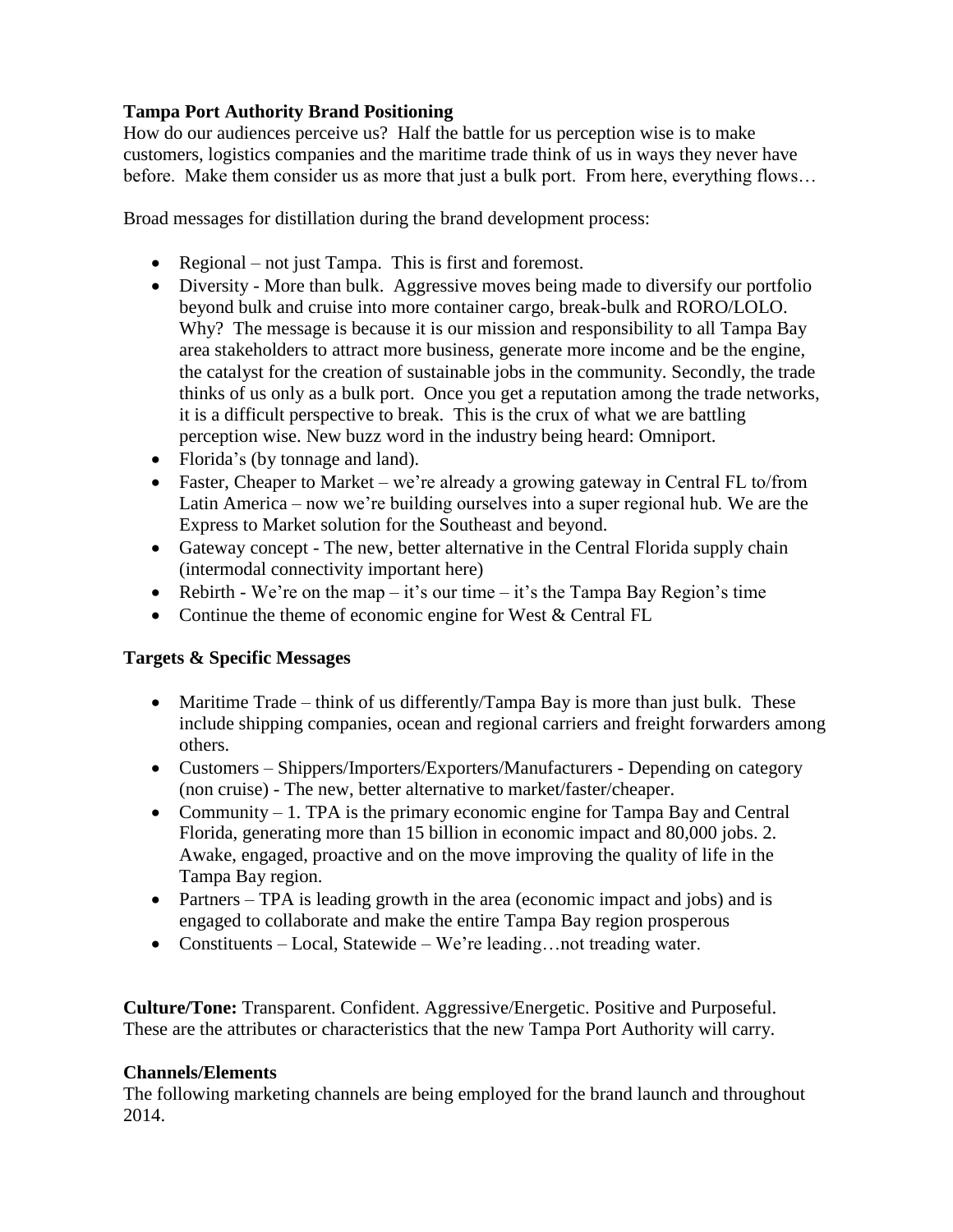**Name/Logo/Tag** – The TPA will explore a new name, logo and associated tag line to reflect a new energy, culture and the emphasis on a diverse, regional economic engine for the Central Florida market.



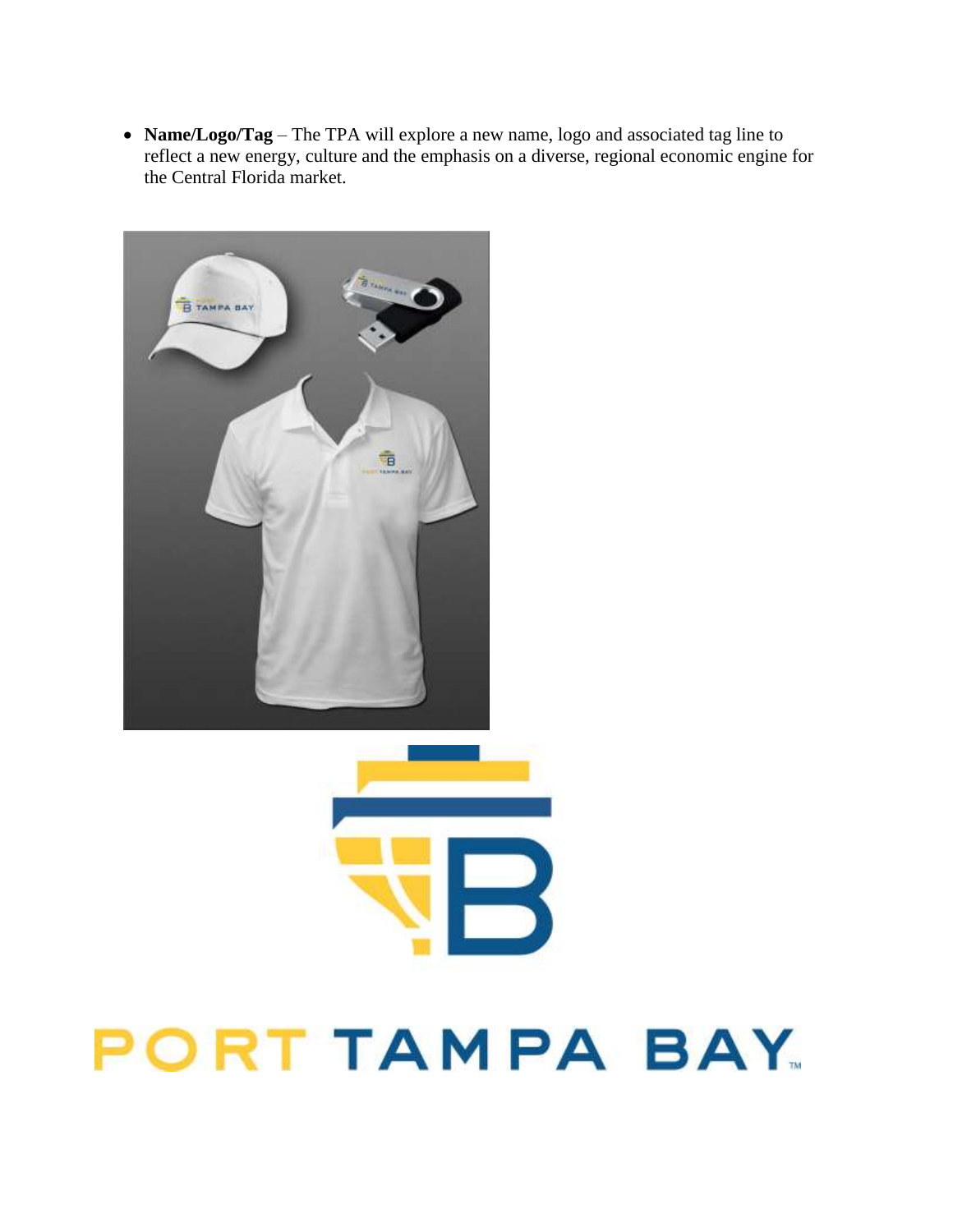**Trade Shows:** this marketing channel is one of our most important in the overall marketing plan. Because of the nature of how targeted our customers are across a number of different vertical markets, trade shows provide an exceptional opportunity to get directly in front of our customers. Our presence needs to be impactful and flawless, carrying our message graphically/aesthetically and strategically. In FY 2014, the TPA will make a major upgrade to both the aesthetic and physical (size) appearance in key vertical market trade shows.

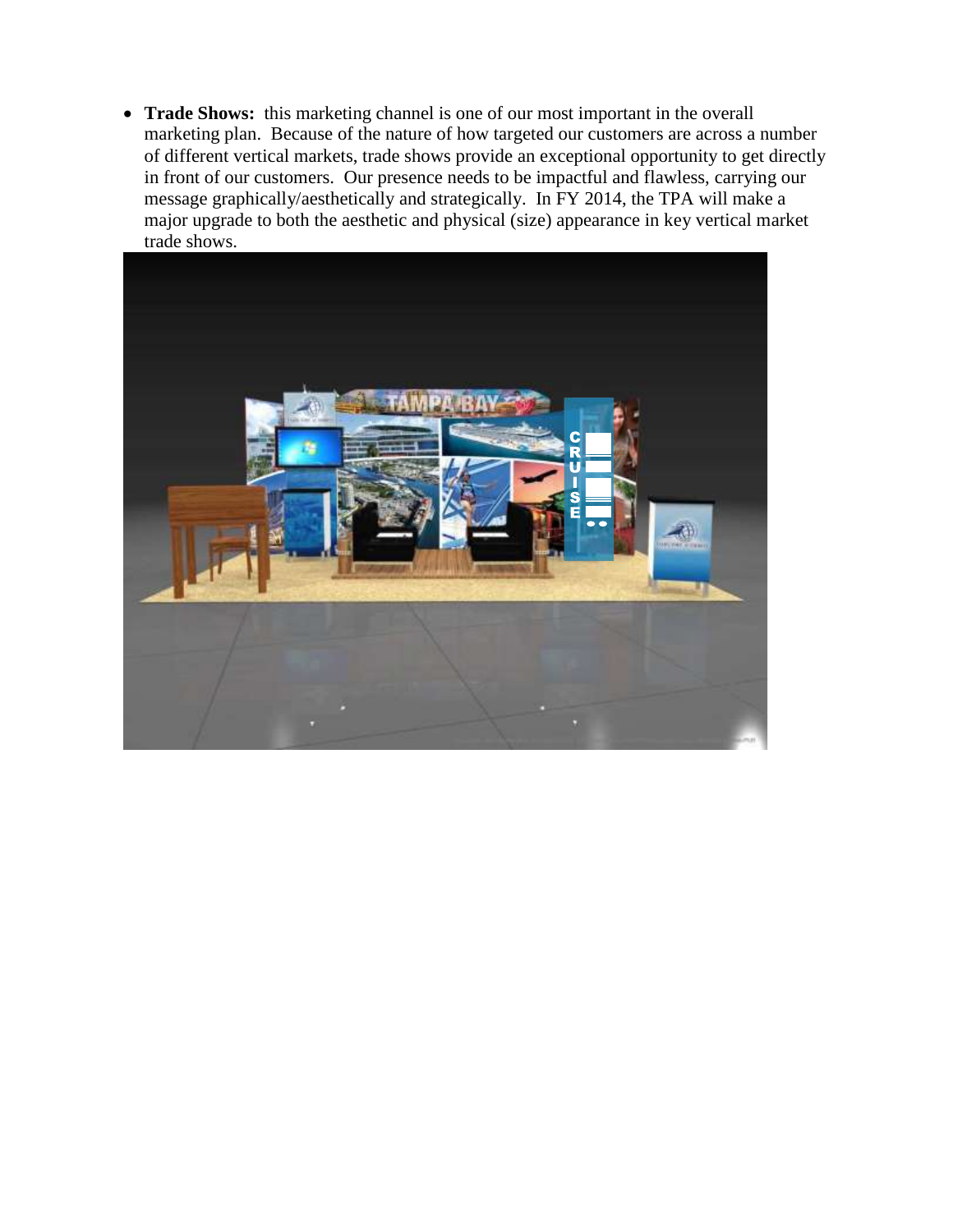

- **Content – Storytelling:** Today's marketing landscape depends on content. Content that tells stories and can be repurposed and pushed out to multiple channels so that the same message is "consumed" by our target It is important that we tell stories – a constant, steady stream of positive content about the Port and its customers and employees and industries served and everything.
- **Digital/Social:** Digital content pushed out to a wide variety of new media and mobile channels is a relatively inexpensive and vastly popular marketing channel. The TPA will exploit this with our new brand.
- **Sales Promotion:** Important to our plan is to be flexible enough to provide attention getting, valued added sales promotion pieces to our marketing plan when talking to customers.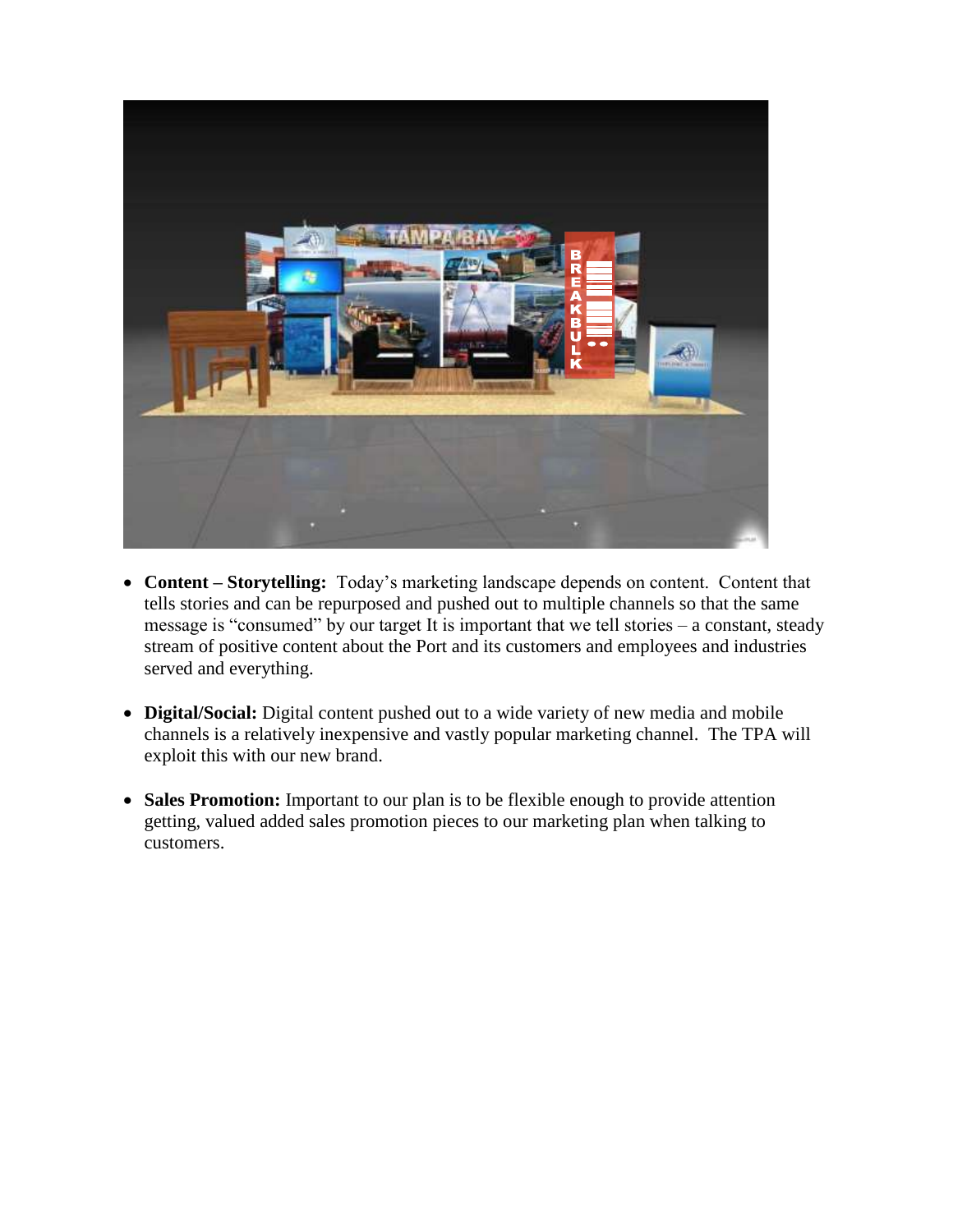

 **Video:** Sight, sound and motion. Considered once upon a time to be cost prohibitive and running in the hundreds of thousands to produce, video is very affordable and the most impactful message delivery tool available in marketing today. Furthermore, it can be repurposed to fit many of the channels available in our marketing plan – run at presentations to customers, looped on a monitor at trade shows, used on the web site, in terminals, etc…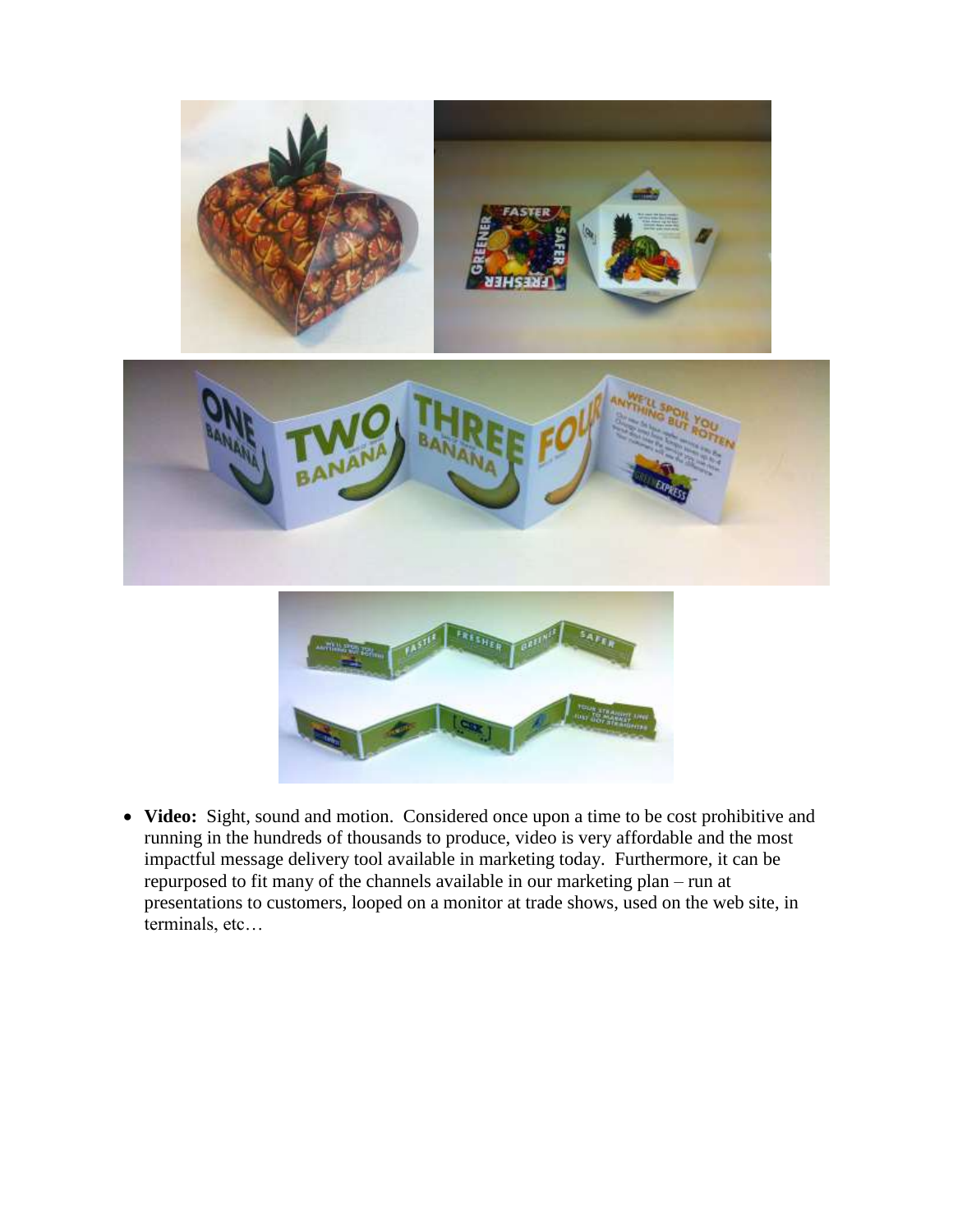

- **Advertising:** The TPA will expand on its current trade advertising plan to include more publications to general Florida business markets and local community exposure.
- **On Premises Storytelling:** Terminals (2 & 3): The TPA has an extraordinary opportunity to tell the Port story on premises in a state of the art cruise terminal. We will employ environmental design and marketing graphics to create an impact on our cruise line customers and blend the story of Port Tampa Bay into the greater regional Tampa Bay story in an entertaining way. Includes flags, murals, and video wall board.